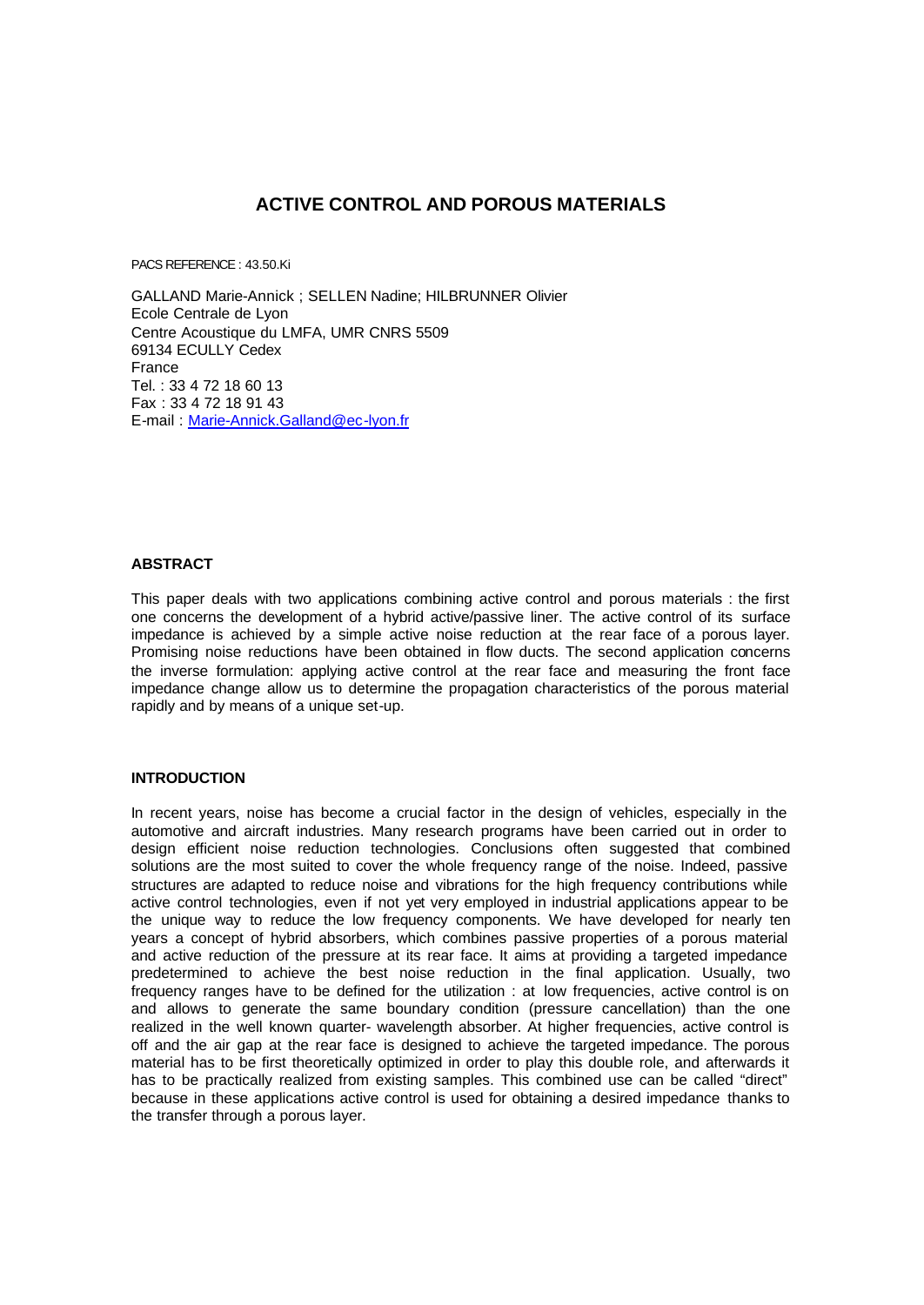We also develop the "inverse" process : active control is used for modifying the rear boundary condition while the surface impedance change is measured, allowing to identify the material properties. These two related methods are presented in this paper, with some typical results.

#### **DESIGN OF A HYBRID ABSORBER**

We present here the complete process for optimizing a hybrid absorber aiming at reducing noise in a laboratory set-up, the ECL flow duct called MATISSE (figure 1). Its simple geometry (in particular the anechoï c termination) allows to achieve precise comparisons with theoretical results. The design procedure includes the following steps:

- Calculation of the optimal impedance.
- Design of a well suited porous material. This stage should provide a compromise between a good noise reduction and an achievable active absorber. The optimization process is carried out through modeling the acoustic propagation inside a porous medium.
- Realization of a prototype of the active absorber and validation in the standing wave tube
- Tests in MATISSE facility (insertion loss and transmission loss measurements), and comparison with predictions.



Figure 1: "MATISSE" experimental set-up

The basic principle of the hybrid liner has been presented and validated in a previous study [1]. It can be summed up as follows : the low frequency acoustic behavior of a porous material is mainly described by the flow resistivity (ratio between the pressure gradient and the velocity through a porous layer). If the pressure vanishes at the back face, the layer input impedance can be approximated by the flow resistance. Consequently, impedance control can be simply implemented by reducing the pressure at the rear face of a porous layer having well suited characteristics. The system we use is a first prototype developed in collaboration with METRAVIB in the context of the Brite Euram RANNTAC program [2]. Using a piezoelectric actuator as secondary source allowed us to achieve a thin active liner (thickness < 30 mm), which is efficient over a wide frequency range (figure 2). A larger absorber is built by joining several cells. Experiments have been carried out with either digital feedforward or analogue feedback controller.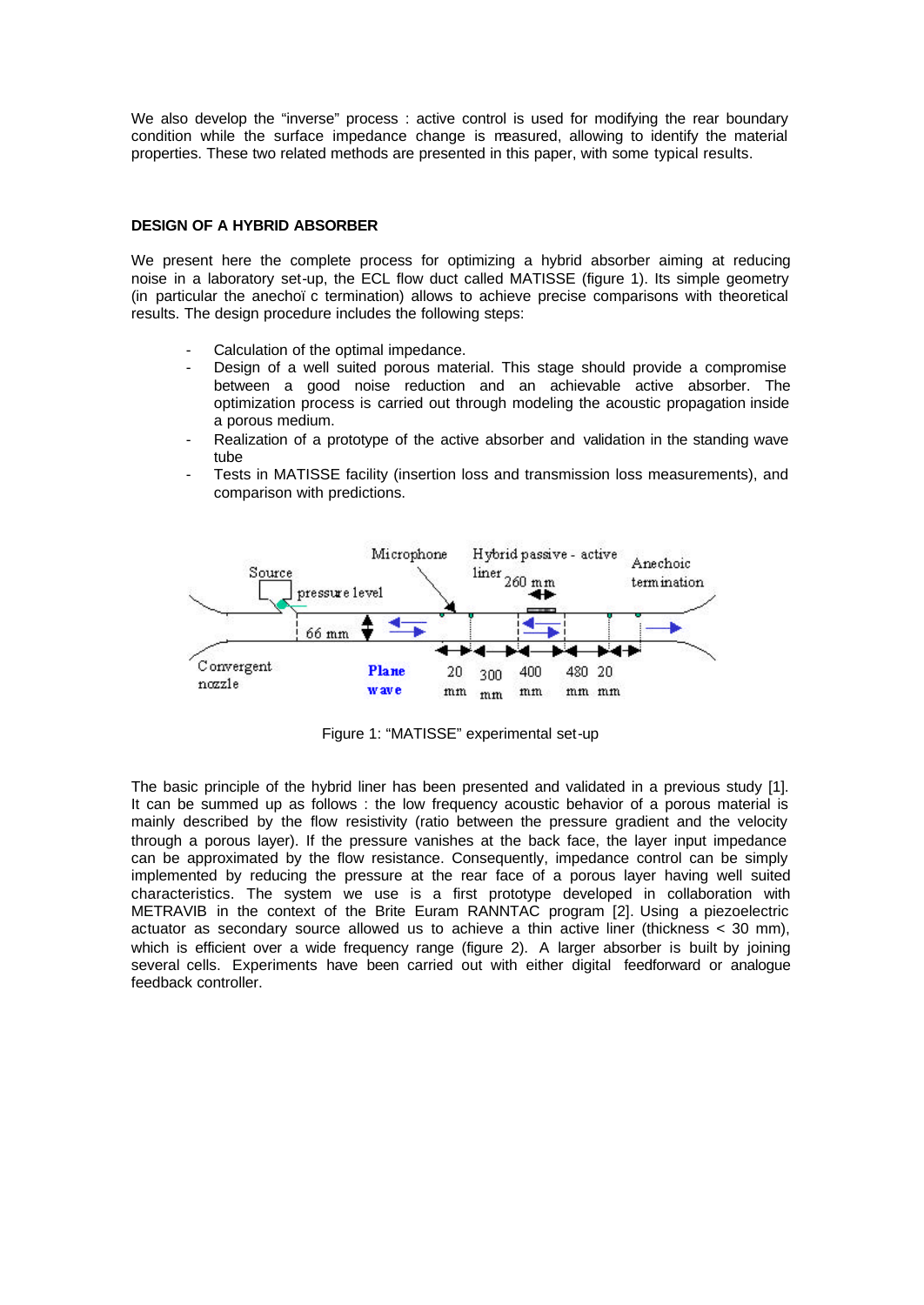

Figure 2 : One cell hybrid absorber

Firstly, the optimal impedance is calculated from simulation of the MATISSE test duct. Either analytical development based on modal expansion or numerical simulations by SYSNOISE have been used for determining the insertion or the transmission loss in the no-flow case. The optimal impedance is then deduced by scanning the complex plane and its evolution versus frequency is plotted on figure 3. It can be noticed that for very low frequencies, the best impedance value is closed to zero, what is coherent with the plane wave assumption. Indeed, the pressure cancellation is achieved in the whole cross-section when the wall impedance is assigned to zero. For higher frequencies, evanescent modes become less negligible and the real and imaginary parts depart from zero.



Figure 3 : Optimal impedance for the test duct MATISSE

The next stage should provide a compromise between a good noise reduction and an achievable active absorber. The optimization process is achieved through modeling the acoustic propagation inside the porous medium. Its main characteristics (thickness, resistivity, porosity, tortuosity,..) are determined to provide a surface impedance that approaches as close as possible the targeted one, when a pressure cancellation is applied at its rear face. Unfortunately, it is impossible to follow both real and imaginary parts with an existing material. The best compromise seems to be realized when the reactance remains close to zero and the resistance is close to the mean value of the targeted one on the whole frequency range. This can be achieved by using a high resistive material, such as a wire mesh. This theoretically predetermined solution is then tested in a standing wave tube and the really achieved surface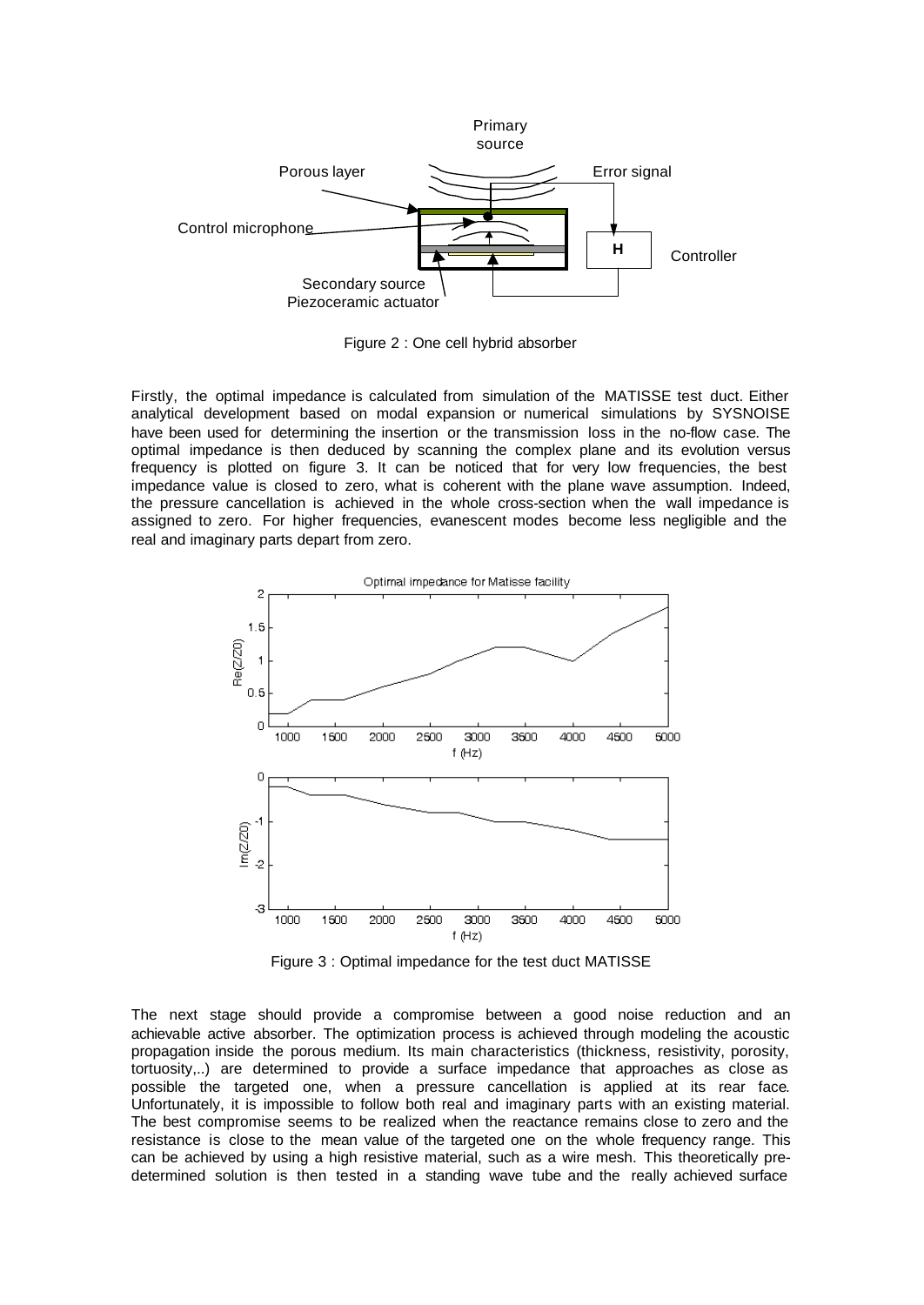impedance is measured. This value is then introduced in the simulation of MATISSE and the expected insertion loss deduced. Finally, comparison is made with measurements carried out with the active absorber. We present in figure 4 the insertion loss obtained with two examples of a four-cells active liner. Active control was here achieved by means of the classical MIMO filtered-x LMS algorithm. The porous materials are wire meshes having a resistance successively close to Z0 and Z0/2, where Z0 is the characteristic air impedance. The measured and predicted curves of insertion loss are in very good agreement.

The complete design is thus demonstrated and a significant noise reduction is achieved at very low frequencies considering the weak extent of the treated surface. Compared to classical active noise technology (direct noise cancellation at one or several control microphones), and as already experimented [2], this system can be used without any change in the presence of a flow, due to the protection provided by the resistive layer.



Figure 4: Comparison of predicted and measured values of the Insertion Loss

# **POROUS MATERIAL CHARACTERIZATION USING ACTIVE CONTROL**

Open-cell porous materials are widely used as acoustic absorbent media for reducing the noise in the transport industry. The acoustic performances of such materials mainly depend on their intrinsic characteristics. Complex models including a large number of parameters have been developed to predict the acoustic behavior of porous media. For instance six parameters are used in the Lafarge-Allard's model  $\beta$ ], where the frame is considered motionless: resistivity, porosity, tortuosity, the viscous and thermal characteristic lengths and thermal permeability. A complete description of the acoustic behavior of a porous material requires therefore many parameters to be determined experimentally. Most of these parameters can be identified separately by means of a specific bench but a precise and rigorous determination of all the parameters is usually time consuming and requires many samples of different sizes. This last point becomes critical if the porous sheet is inhomogeneous. Moreover the parameters often have to be adjusted through acoustic measurements (absorption coefficient and surface impedance). We demonstrate in our study the possibility of globally identifying the parameters of a porous sample by using a unique set-up, the standing wave tube and active control. Three methods for identifying the six parameters were tested and compared on about ten different porous materials. The experimental set-up is the standing wave tube represented on figure 5. The basic principle is to apply different boundary conditions at the rear face of the porous sample and to measure the induced change in the front face impedance. Modeling the transfer through the layer allows to deduce the properties of the material. Asymptotic developments are used at low frequencies because they lead to a sequential determination of some parameters.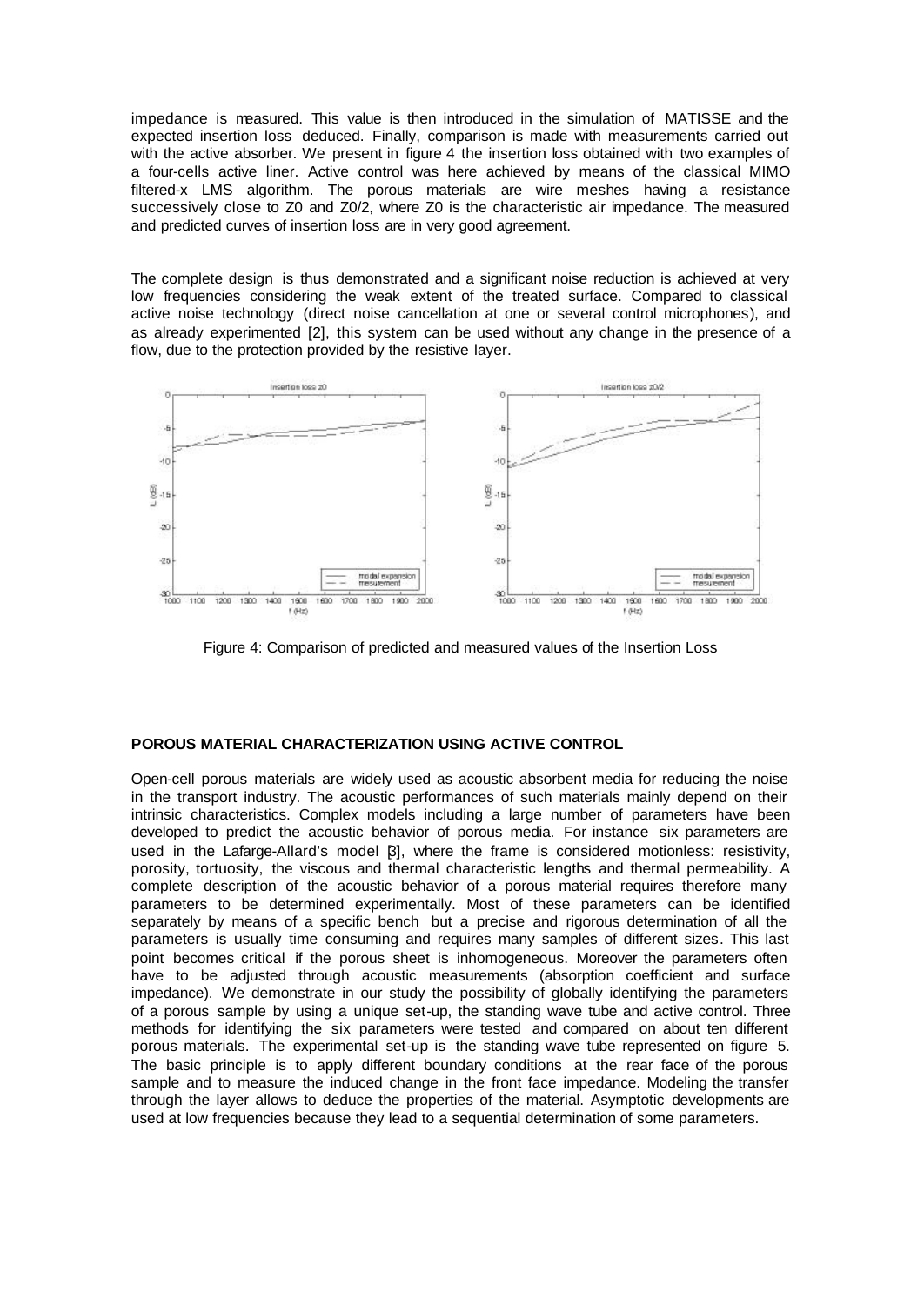In this way, resistivity is firstly determined using the low frequency expression of the real part of the surface impedance with a soft impedance boundary condition behind the material. As previously seen, the surface impedance becomes equal to the flow resistance of the porous sample. The resistivity is then deduced knowing the sample thickness. This phase directly corresponds to the inverse process of designing an active absorber. The soft impedance at the rear face of the sample is experimentally achieved by active control over the range [50 Hz, 300 Hz].

The porosity is also identified by low frequency measurements of the surface admittance but with a rigid wall boundary condition. In this case, the imaginary part of admittance is proportional to frequency and porosity [4]. This determination requires a severe control of the ambient atmospheric conditions (temperature, pressure and humidity); a preliminary measurement of the surface impedance of the rear wall is also necessary to take into account the non perfectly reflecting boundary condition. The resistivity has to be predetermined in this case.

Tortuosity, characteristic lengths and thermal permeability are finally determined by theorymeasurement adjustments. They can be realized on the absorption coefficient, the surface impedance or even on the effective density and the dynamic compressibility. In the last case these frequency dependant functions are measured by means of Utsuno's transfer function method [5].

The results obtained by each method are then compared using three other different boundary conditions at the rear face of the porous material. The adjustment on the effective density and the dynamic compressibility provides the best predictions on the absorption coefficient and the surface impedance (see figure 6) in most cases. This result has been confirmed by comparing the parameter values obtained from classical test benches, in the context of the IMPACT project. A very good agreement is observed, particularly on resistivity, porosity and tortuosity.

One of the main advantages of our identification method is its apidity. Some measurements have shown that the dispersion can be very important within a material sheet. An average of several sample characteristics (and the interval of their variations) can be rapidly processed. Afterwards, these parameter ranges can be used as input in numerical simulation for predicting the material behavior in realistic applications, in a more reliable way.



Figure 5 : Experimental set-up, the standing wave tube.